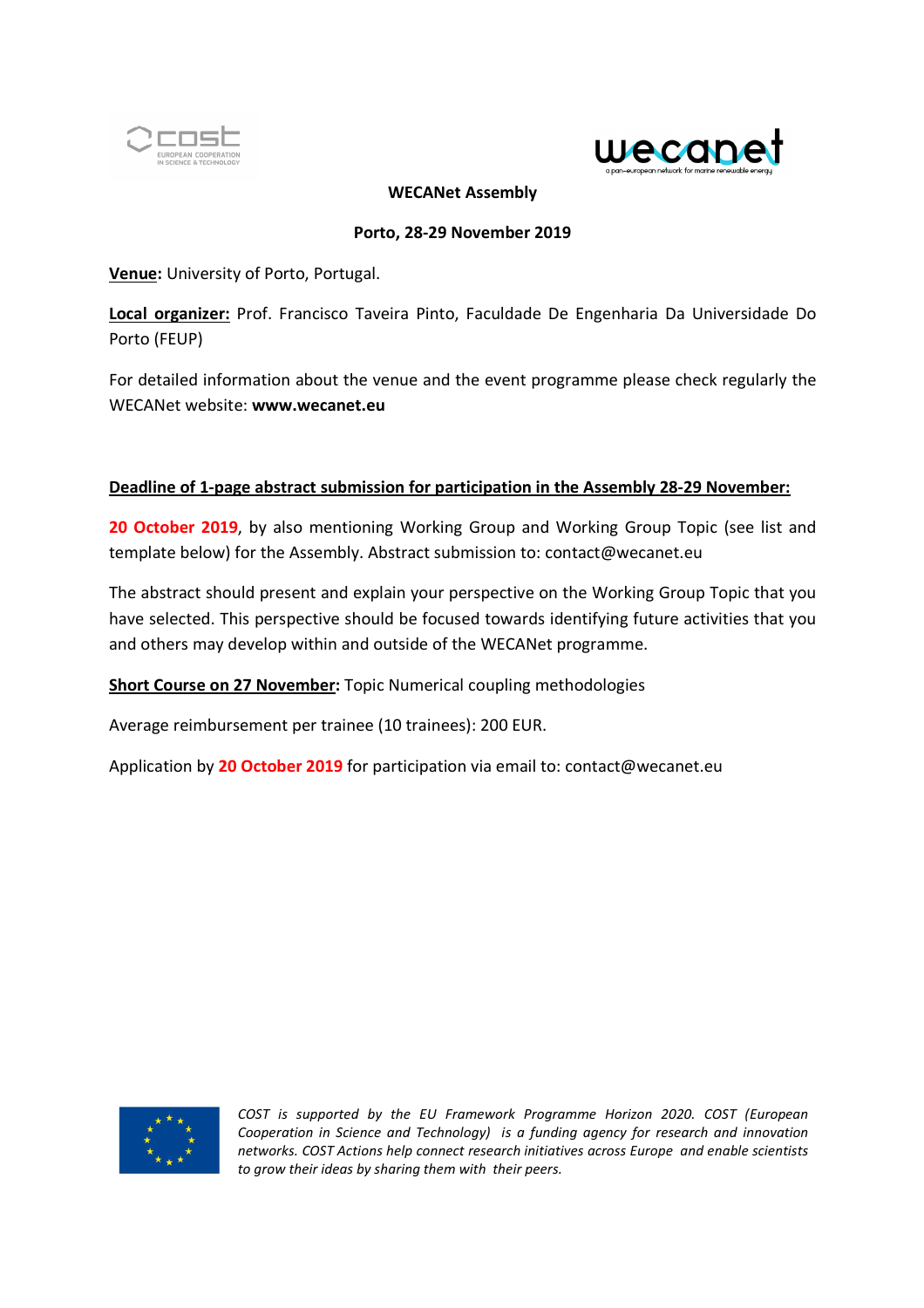



### **TOPICS FOR ABSTRACT SUBMISSION PER WORKING GROUP:**

## **Working Group 1: Numerical hydrodynamic modelling for WECs, WEC arrays/farms and wave energy resources**

- Array modelling of wave energy converters
- Spectral domain modelling of WECs
- Design of benchmarks (combined with activities related to WG2)
- Multiscale modelling (coupling between codes for WEC simulation)

- Multiphysics focusing on fluid-structure(WEC) interaction (Coupling between codes for WEC simulation)

# **Working Group 2: Experimental hydrodynamic modelling and testing of WECs, WEC arrays/farms, PTO systems, and field data**

- experimental databases: review of the state-of-the-art

- validation and assessment of the numerical modelling uncertainties: benchmark methodologies (also linked to topic in WG1)

- experimental model set-up and field device instrumentation: problem identification and guidelines collection and assessment of their effectiveness

- wave emulators to perform dry tests for PTO systems: existing installations, integrated modelling approaches comprising wave emulator for PTO and hydrodynamic modelling

- integrated optimization approach: the role of experimental hydrodynamic modelling in a the wider optimization context (aspects as: economical, non-technical barriers, environmental, social) - this is a crosscutting theme that should be discussed with the other WGs.

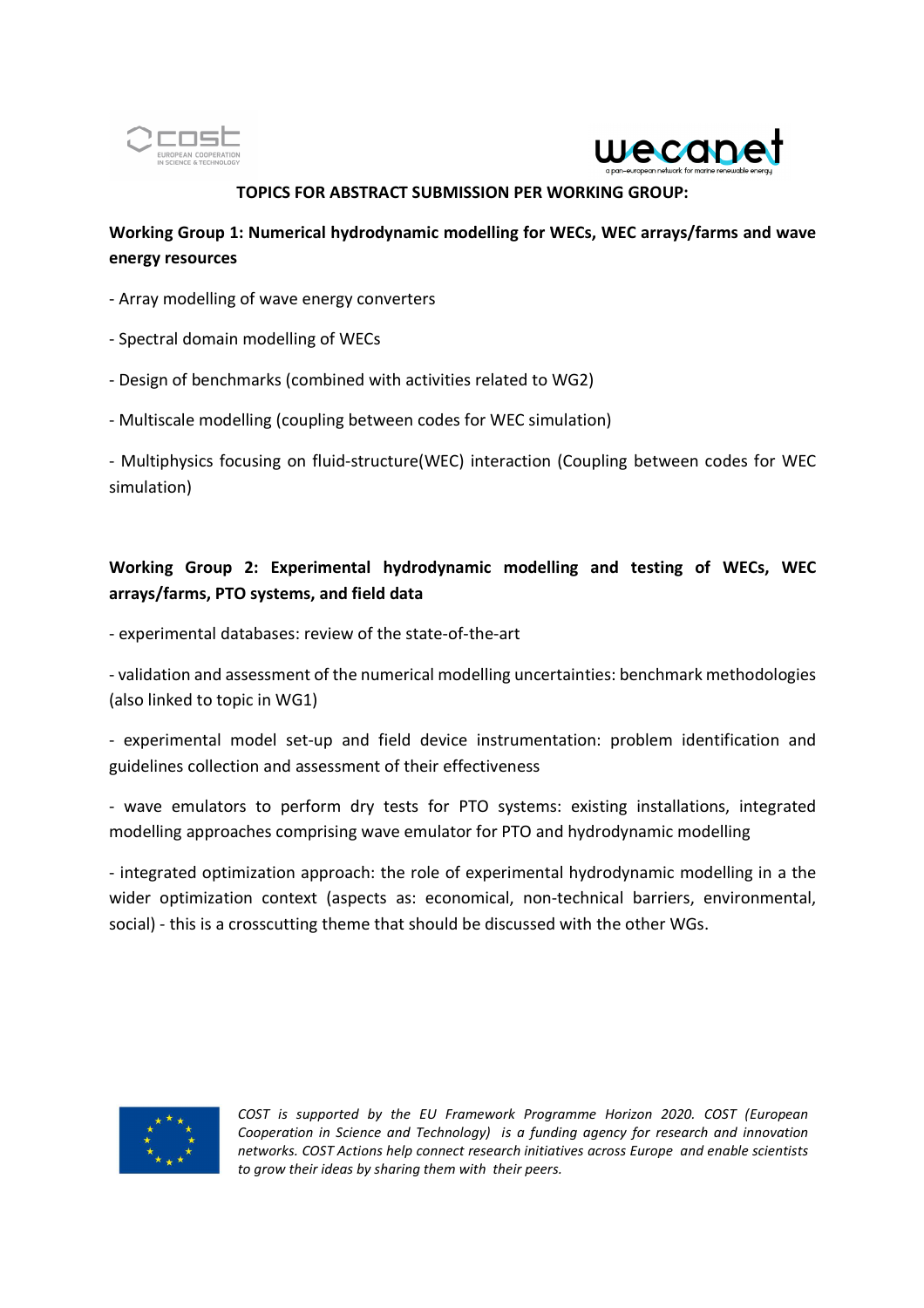



### **Working Group 3: Technology of WECs and WEC arrays**

- WEC survivability
- WEC design optimization
- electrical aspects

## **Working Group 4: Impacts and economics of wave energy and how they affect decision- and policy-making**

- identification of resource, environmental and legal frameworks that support and/or hinder wave energy in MS and the EU, uncertainties-influence of resource, device and legal frameworks in the evaluation of WEC(s).

- investigate the awareness and acceptance of WECs, at various levels stakeholder, local communities, identify perception barriers.

- identification of innovation and financing potential, Life Cycle Analysis (LCA), to devise a helpful metric for WECs convergence.

- explore market potential of wave energy in current (and future) mix of renewables, suggesting niche markets/applications where WECs can contribute.